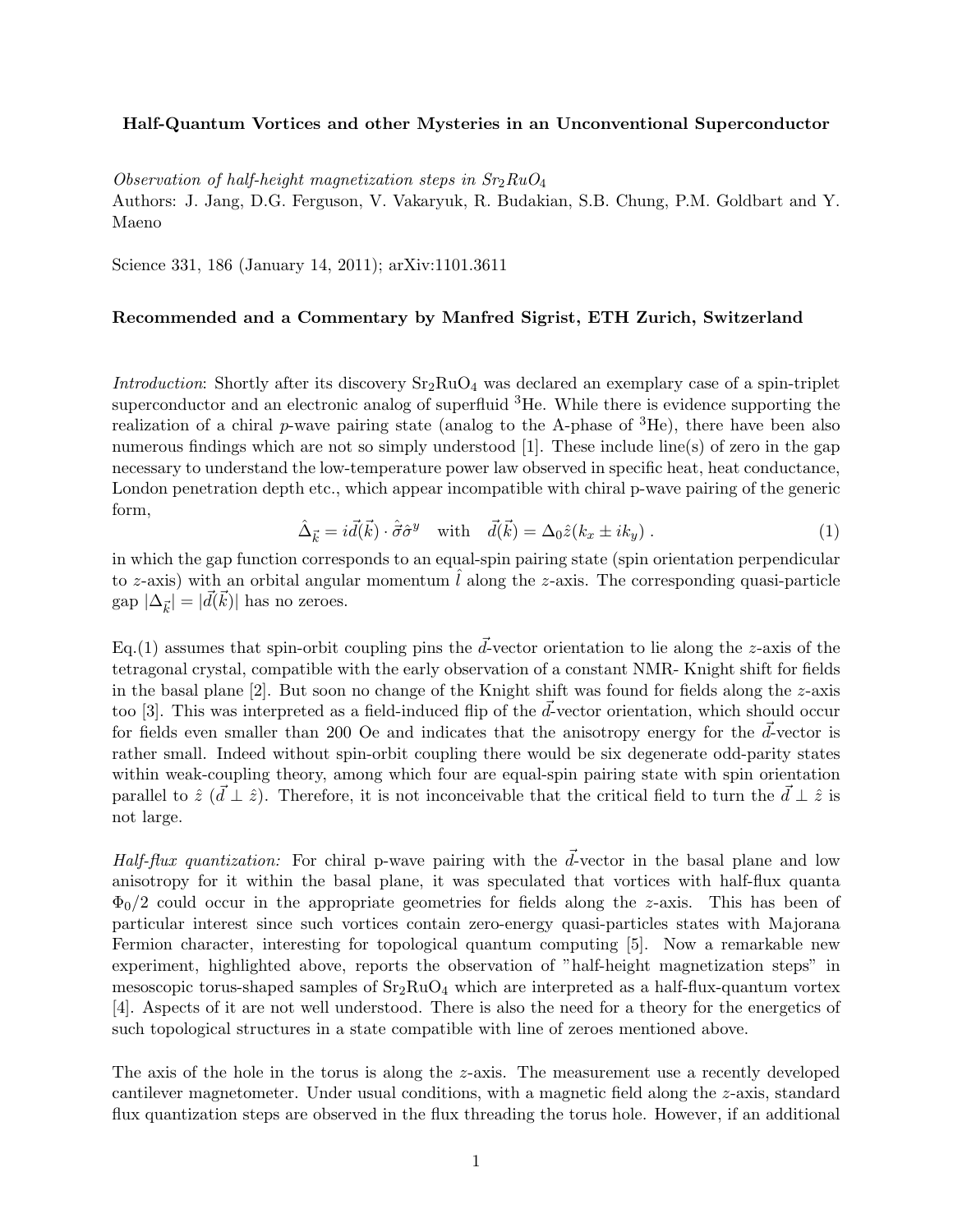magnetic field is applied in the basal plane a narrow window opens up for the z-axis field where an intermediate magnetization step enters, corresponding most likely to half of a flux quantum  $\Phi_0$ . A zaxis field sweep covers the whole sequence of steps,  $n = -2, -3/2, -1, -1/2, 0, +1/2, +1, +3/2, +2.$ This behavior is present for arbitrary orientations of the field within the basal plane and the threshold field necessary to see the new step feature is as low as roughly 10 Oe.

How should we interpret this finding? And what is the role of the in-plane field which seems to act as a kind of catalyst? Understanding the experiment and the explanation favored by the authors needs a brief introduction to the idea of fractional vortices:

Fractionally quantized vortices: Such vortices date back to discussions of superfluid <sup>3</sup>He [7, 8]. Generally spin-triplet order parameters allow for both orbital and spin contributions (rotations of the  $d$ -vector) to the phase change of the order parameter. Unusual flux quantization appears in superconductors, when the two are combined keeping the order parameter single-valued. In particular, a half-flux quantum is realized, if the spin and the orbital part each contribute  $\pi$  to the overall phase winding; only the orbital part contributes to the magnetic flux, the spin part yields spin currents which are more difficult to observe. Recently the stability of this kind halfflux vortices in various geometries [6, 9] has been examined. One major obstacle in the energetics lies in the spin currents induced in such flux line structures, which remain unscreened (unlike the charge currents). They would spread throughout the whole sample and lead to a 'divergent' (volume dependent) energy. Therefore, it was suggested that half-flux lines could exist only in rather small samples, a condition likely met by the present experiment. Additionally a small spin superfluid density relative to the orbital (charge) part would be favorable to stabilize a half-flux vortex [6]. Vakaryuk and Leggett showed that Fermi liquid corrections work in this direction and, moreover that, rotations of the  $\vec{d}$ -together with orbital currents would be accompanied by a spin magnetization whose orientation depends on the orientation of  $\vec{d}$  [9]. Ideas and calculations on further modifying the energetics of such topological defects involve the idea of a soliton-like flip of the d-vector ("d-soliton") which take the aspect of spin-orbit coupling into account [10].

In Fig.1 I show several situations for the superconducting torus. The left panel displays the standard case of integer flux quantization,  $\Phi = \Phi_0 n$ . The center panel the one with the d-soliton (red) which acts like a " $\pi$ -link" (sign change of the  $\vec{d}$ -vector), such that the flux quantization follows a halfinteger rule  $\Phi = \Phi_0(n+1/2)$ . The d-soliton costs energy, analogous to the above mentioned d-vector textures inducing spin currents. This soliton energy would be proportional to the area of the soliton wall. Thus, the energy has to be balanced the coupling of the flux to applied  $z$ -axis magnetic field. However, this may not be sufficient and further modifications involving structure in the spin-density may be needed. Here the inplane field come into action. Analogous to the situation described by Vakaryuk and Leggett the d-soliton generate a spin density (inplane, parallel to the soliton wall, see Fig. 1 right panel) which couples to the inplane magnetic field and lowers the energy additionally. This may indeed be the "catalytic" role of the inplane magnetic field in this experiment.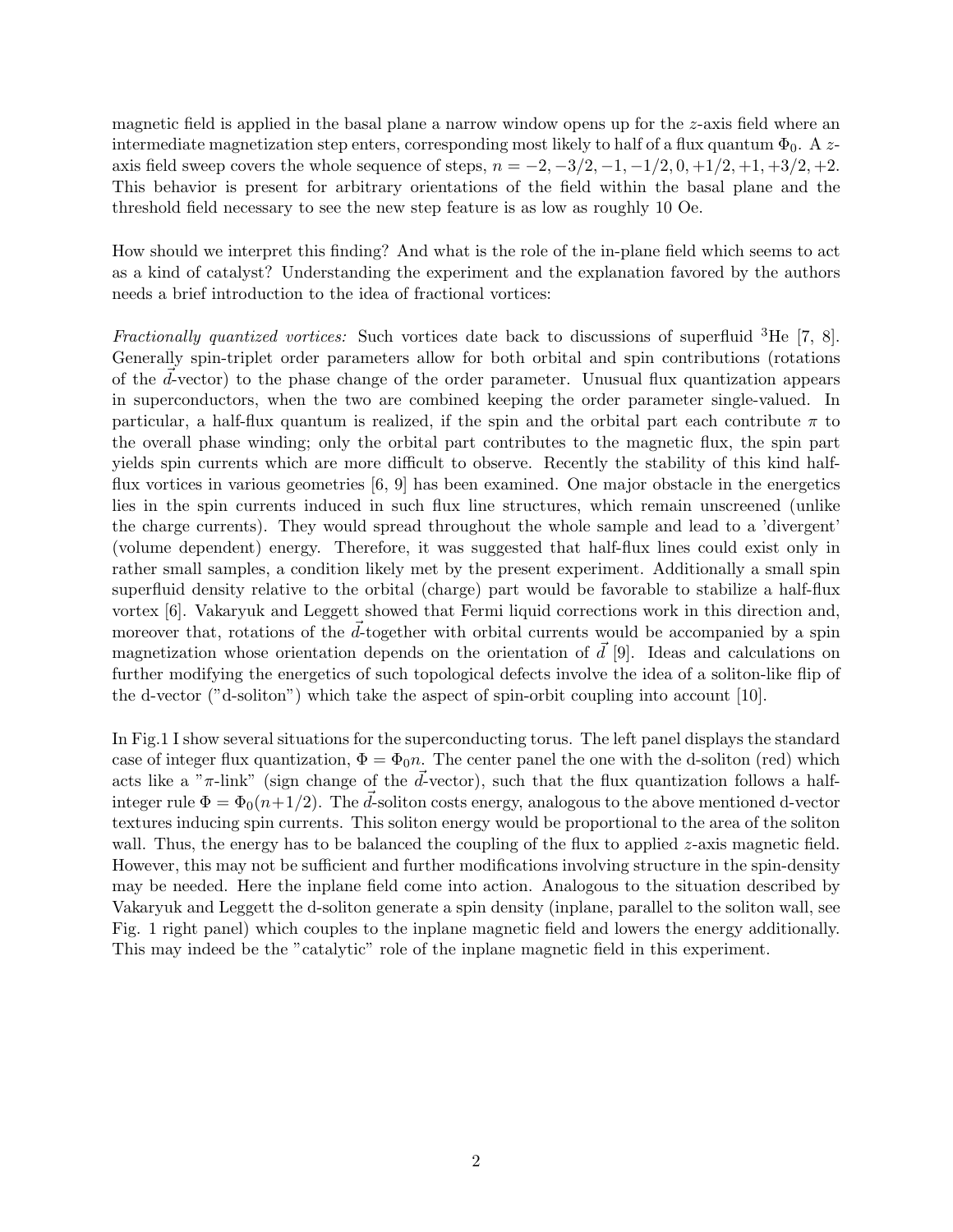

Fig.1: Flux quantization in the torus: Left panel: standard situation; Right panel: d-soliton connecting inside and outside of the torus yields a  $\pi$ -shift which lead to half-integer quantization. Note the inplane spin magnetization is parallel to the soliton wall in our simple model.

Conclusions on the puzzling properties of  $Sr_2RuO_4$ : The observation of half-flux vortices is compatible with the chiral  $p$ -wave state. It fits well with spin-triplet pairing, but cannot be counted as evidence for chirality. Actually, one of the important clues for the chiral p-wave state, the existence of edge currents [11], could not be confirmed within this experiment [4]. We encounter here the same (frustrating) situation as in the earlier experiments by Kirtley and collaborators [12, 17] who reported a negative result for their search for edge currents. It remains an open question why edge currents are possibly much smaller than expected [17]. On the other hand, the chiral p-wave state seems to the fit very well to the observation of the polar Kerr effect by the group of A. Kapitulnik [13]. Nevertheless, it has turned out difficult to give a quantitative account for the measured magnitude of the signal from the theoretical side [14, 15, 16, 17].

A long-standing puzzle is still the apparent limiting behavior observed in  $H_{c2}$  for inplane fields, which goes against the expectations [1]. The inplane equal-spin pairing does not show a drop of the spin susceptibility in the superconducting phase [2], such that standard paramagnetic limiting does not provide an explanation.

In summary, the experiments by Jang et al adds a new intriguing twist to the story of  $Sr<sub>2</sub>RuO<sub>4</sub>$ and demonstrates the inexhaustible supply of novel physics offered by this material.

I would like to acknowledge helpful discussions with D.F. Agterberg, A. Bouhon, C. Kallin, H.Y. Kee, Y.B. Kim, Y. Maeno and T.M. Rice on this topic.

## References

- [1] A.P. Mackenzie and Y. Maeno, Rev. Mod. Phys. 75, 657 (2003).
- [2] K. Ishida et al., Nature 396, 658 (1998).
- [3] H. Murakawa et al., Phys. Rev. Lett. 93, 167004 (2004).